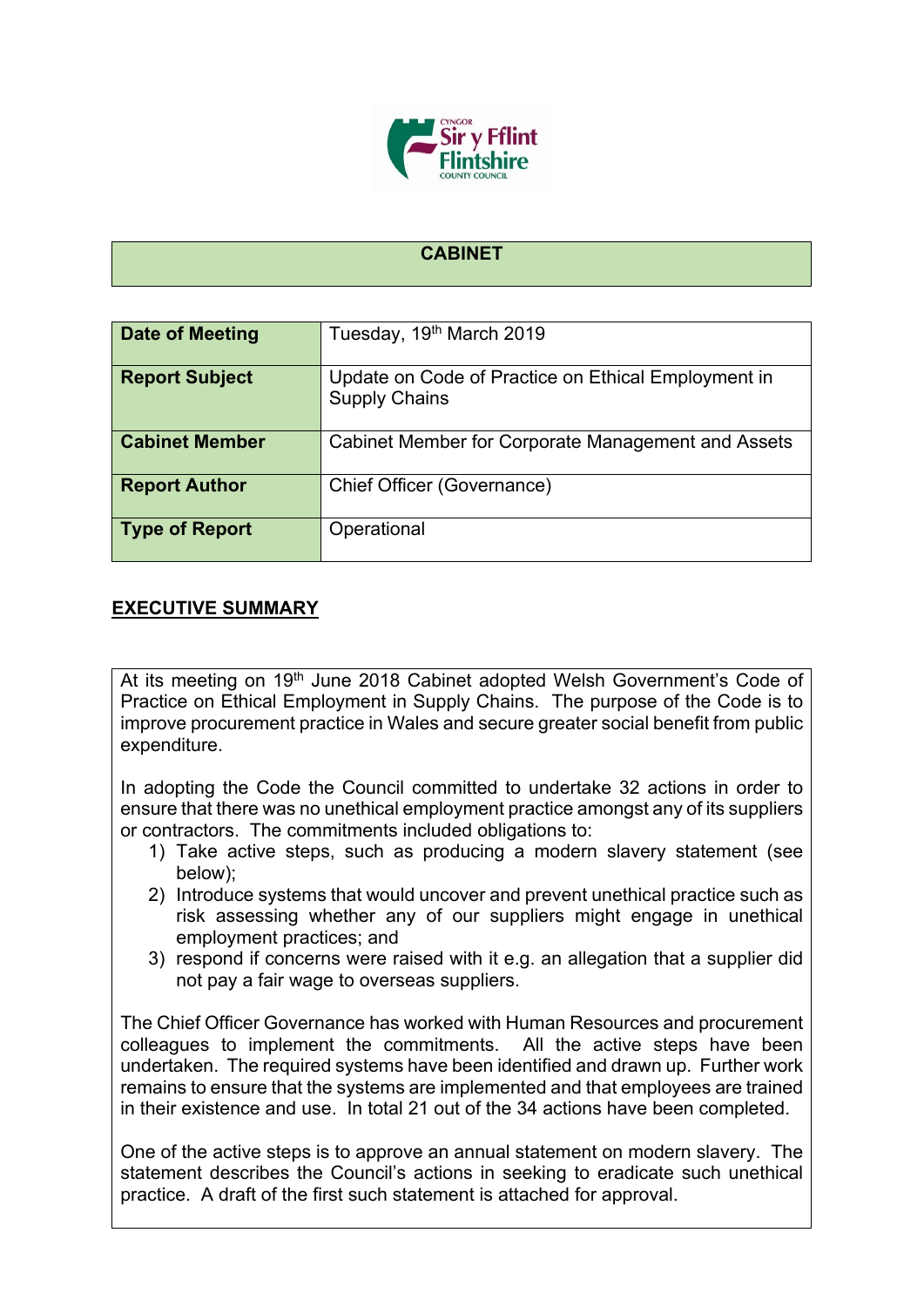| <b>RECOMMENDATIONS</b> |                                                                                                                       |
|------------------------|-----------------------------------------------------------------------------------------------------------------------|
|                        | That Cabinet notes the progress in implementing the commitments under<br>the Code of Ethical Practice in Procurement. |
| 2                      | That Cabinet approves the statement on modern slavery.                                                                |

## **REPORT DETAILS**

| 1.00 | <b>BACKGROUND</b>                                                                                                                                                                                                                                                                        |
|------|------------------------------------------------------------------------------------------------------------------------------------------------------------------------------------------------------------------------------------------------------------------------------------------|
| 1.01 | In June 2018 Cabinet adopted the Welsh Government's Code on Ethical<br>Employment in Supply Chains ("the code") to ensure that suppliers attain<br>the highest standards of ethical employment.                                                                                          |
|      | The Code is designed to tackle:<br>modern slavery<br>blacklisting<br>$\bullet$<br>false self-employment<br>$\bullet$                                                                                                                                                                     |
|      | unfair use of umbrella schemes and zero hours contracts<br>paying the living wage                                                                                                                                                                                                        |
| 1.02 | The Code contains 12 commitments (equating to 34 actions) that seek to<br>prevent unethical employment practices. The actions fall into 3 categories:<br>1. those requiring the Council to take a positive step e.g. approving an                                                        |
|      | annual statement on modern slavery;<br>2. those requiring the Council to put in place systems to uncover and<br>prevent unethical practice such as reviewing whether of our suppliers<br>present a high risk of unethical practice; and                                                  |
|      | 3. those requiring the Council to respond to complaints e.g. the Council<br>will investigate if a supplier is reportedly blocking its employees'<br>access to unions                                                                                                                     |
| 1.03 | 21 of the 34 actions are complete – see attached updated action plan. The<br>remaining 13 actions have been scoped and implementation has been<br>planned.                                                                                                                               |
| 1.04 | One of the actions required is for the Council to approve a statement<br>outlining the steps taken/planned to ensure that slavery and human<br>trafficking are not taking place in the Council or its supply chains. A draft of<br>the statement is attached at Appendix 2 for approval. |